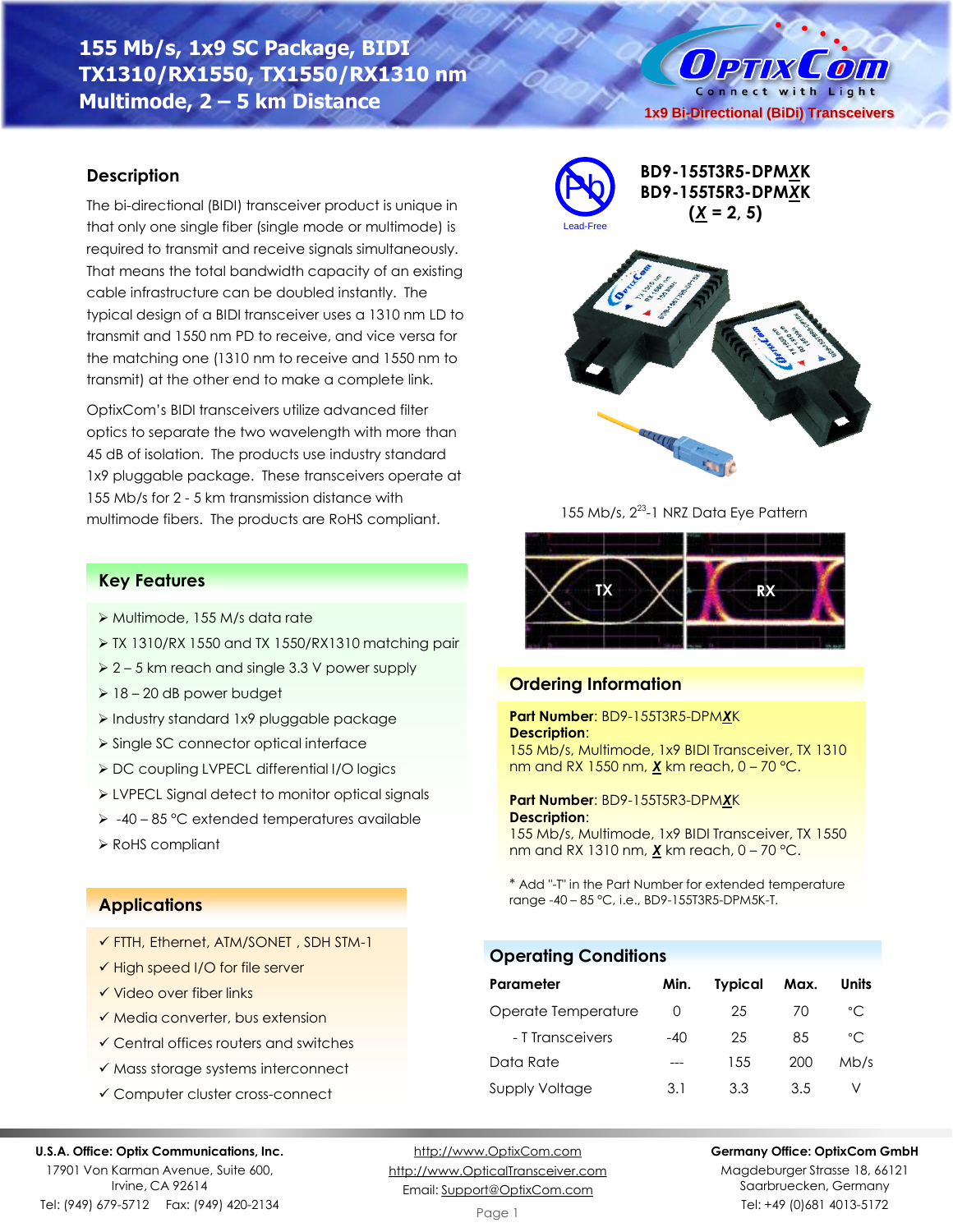

| <b>Absolute Maximum Ratings</b>          |          |        |            |              |
|------------------------------------------|----------|--------|------------|--------------|
| Parameter                                | Symbol   | Min.   | Max.       | <b>Units</b> |
| Storage Temperature                      | Tst      | $-40$  | 85         | °C           |
| <b>Supply Voltage</b>                    | Vcc      | $-0.5$ | 4.0        | V            |
| Input Voltage                            | $V_{IN}$ | $-0.5$ | <b>Vcc</b> | V            |
| <b>Operating Current</b>                 | lop      |        | 400        | mA           |
| Output Current                           | lo       |        | 50         | mA           |
| Soldering Temperature (10 sec. on leads) | Tsd      |        | 260        | $^{\circ}C$  |

# **General Transmitter Characteristics (FP Laser)**

| Parameter                                 | Symbol          | Min.               | <b>Typical</b> | Max.                  | Units |
|-------------------------------------------|-----------------|--------------------|----------------|-----------------------|-------|
| Differential Input Voltage <sup>1</sup>   | AV <sub>i</sub> | 0.3                |                | 1.6                   | V     |
| Differential Input Impedance <sup>2</sup> | Z               | ---                | 100            | ---                   | ohm   |
| Rise/Fall Time (10% - 90%)                | Tr/Tr           | ---                |                | $\overline{2}$        | ns    |
| Data Input Current - High                 | IІн             |                    |                | 350                   | μA    |
| Data Input Current - Low                  | II <sub>I</sub> | $-350$             | ---            | $---$                 | μA    |
| Data Input Voltage - High                 | Vıн             | $V_{CC}$ - 1.1     |                | $V_{\text{cc}}$ – 0.7 | ν     |
| Data Input Voltage - Low                  | $V_{\parallel}$ | $V_{\rm CC}$ – 2.0 | ---            | $V_{CC}$ - 1.6        | V     |

# **General Receiver Characteristics**

| Parameter                                 | Symbol          | Min.                  | <b>Typical</b> | Max.                  | <b>Units</b>    |
|-------------------------------------------|-----------------|-----------------------|----------------|-----------------------|-----------------|
| Differential Output Voltage <sup>1</sup>  | AV <sub>O</sub> | 0.3                   |                | 1.6                   | V               |
| Differential Input Impedance <sup>2</sup> | Z               | ---                   | 100            | ---                   | Ohm             |
| Optical Return Loss                       | OL              | 14                    | ---            |                       | $\overline{AB}$ |
| Rise/Fall Time (10% - 90%)                | Tr/Tr           | ---                   |                | $\mathcal{P}$         | ns              |
| Signal Detect Hysteresis                  | $PsD + - PSD$   |                       |                |                       | $\overline{AB}$ |
| Crosstalk                                 |                 | ---                   |                | $-45$                 | dB              |
| Signal Detect Output - High               | $V_{SD+}$       | $Vec - 1.1$           |                | $V_{\rm CC}$ – 0.7    | V               |
| Signal Detect Output - Low                | $V_{SD-}$       | $V_{\rm CC}$ – 2.0    |                | $V_{\text{CC}}$ - 1.6 | $\vee$          |
| Data Output Voltage - High                | <b>V</b> он     | $V_{\text{CC}}$ - 1.1 | ---            | $V_{\rm CC}$ – 0.7    | V               |
| Data Output Voltage - Low                 | Voi:            | $V_{\rm CC}$ – 2.0    |                | $V_{CC}$ - 1.6        | $\vee$          |

#### Notes:

1. Module is designed for DC LVPECL coupling. See the design guide for proper termination.

2. Single ended will be 50 ohm for each signal line.

# **U.S.A. Office: Optix Communications, Inc.**

17901 Von Karman Avenue, Suite 600, Irvine, CA 92614 Tel: (949) 679-5712 Fax: (949) 420-2134

[http://www.OptixCom.com](http://www.optixcom.com/) [http://www.OpticalTransceiver.com](http://www.optoictech.com/) Email: [Support@OptixCom.com](mailto:Support@optoICtech.com)

### **Germany Office: OptixCom GmbH**

Magdeburger Strasse 18, 66121 Saarbruecken, Germany Tel: +49 (0)681 4013-5172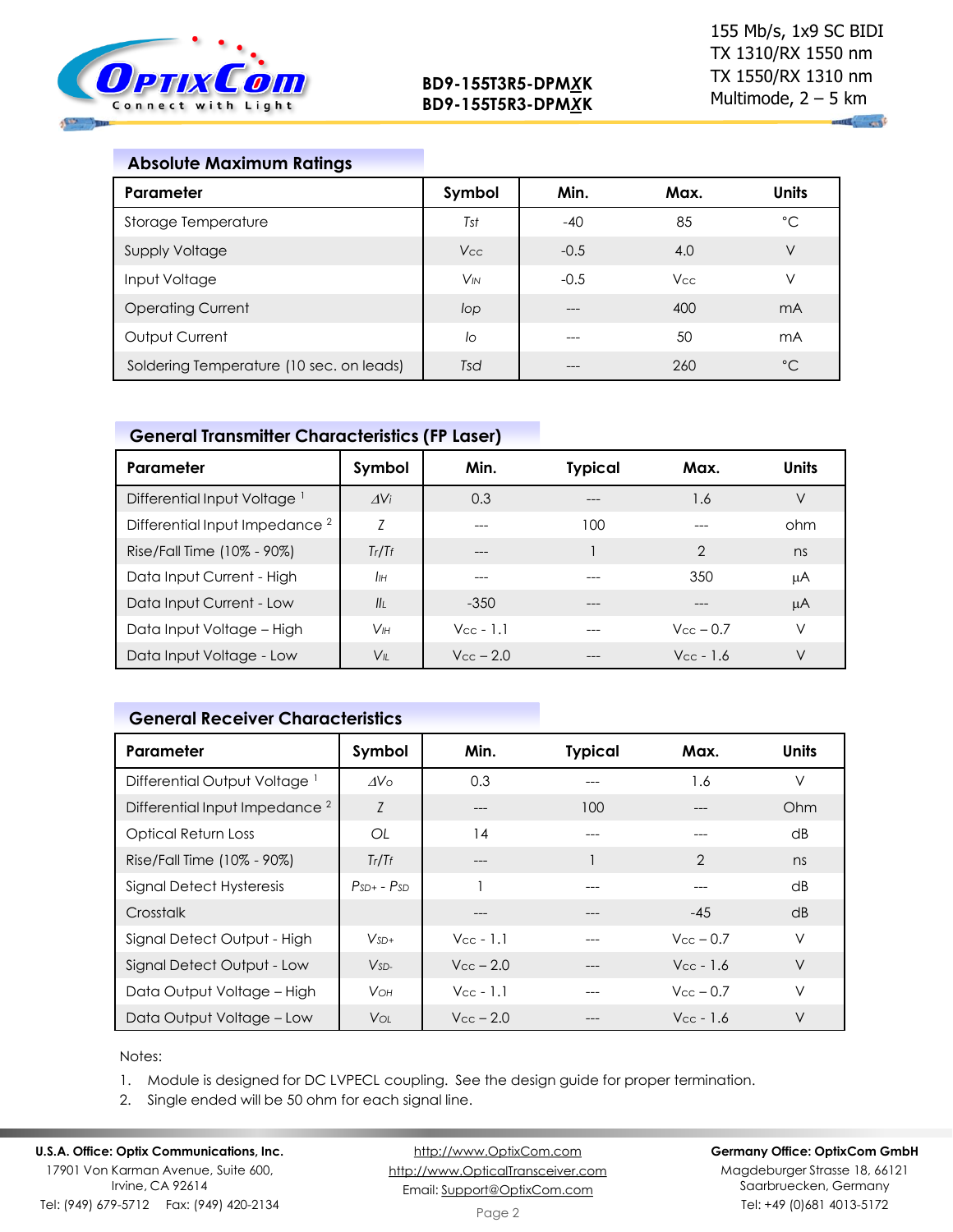

 $\mathbf{u}$  and

# **BD9-155T3R5-DPM2K-T BD9-155T5R3-DPM2K-T**

**---------------------------**

## **Transmitter Electro-Optical Characteristics**

| Parameter                                 | Symbol           | Min.  | <b>Typical</b> | Max. | <b>Units</b>    |
|-------------------------------------------|------------------|-------|----------------|------|-----------------|
| Optical Output Power <sup>1</sup>         | $P_{\rm O}$      | $-10$ |                | 0    | d <sub>Bm</sub> |
| Optical Wavelength<br>(BD9-155T3R5-DPM2K) | $\lambda$        | 1260  | 1310           | 1360 | nm              |
| Optical Wavelength<br>(BD9-155T5R3-DPM2K) | $\lambda$ o      | 1480  | 1550           | 1580 | nm              |
| Extinction Ratio                          | ET               | 9     | ---            |      | dB              |
| Spectral Width (rms)                      | $\lambda\lambda$ | ---   | ---            |      | nm              |

## **Receiver Electro-Optical Characteristics**

| Parameter                                   | Symbol         | Min. | <b>Typical</b> | Max.  | <b>Units</b> |
|---------------------------------------------|----------------|------|----------------|-------|--------------|
| Operating Wavelength<br>(BD9-155T3R5-DPM2K) | $\lambda c$    | 1480 | $---$          | 1600  | nm           |
| Operating Wavelength<br>(BD9-155T5R3-DPM2K) | $\lambda c$    | 1260 | $- - -$        | 1360  | nm           |
| Receiver Overload                           | Pmax           | 0    | $---$          |       | dBm          |
| Receiver Sensitivity <sup>2</sup>           | P <sub>1</sub> | ---  |                | -28   | dBm          |
| Signal Detect-Asserted                      | $PsD+$         | ---  |                | $-28$ | dBm          |
| Signal Detect-Deasserted                    | $PsD-$         | -45  |                |       | dBm          |

Notes:

- 1. Output of coupling optical power into 50/125 or 62.5/125 µm MMF.
- 2. Test at 155 Mb/s,  $2^{23} 1$  PRBS data pattern, and  $> 1 \times 10^{-10}$  of Bit-Error-Rate (BER).
- 3. Optical eye diagram is compliant with Telcordia GR-253-CORE and ITU-T G-957 standard.
- 4. Maximum supply current for the transceiver from Vcc is 180 mA.

**Class 1 Laser Product Complies with 21 CFR 1040.10 and 1040.11**

**U.S.A. Office: Optix Communications, Inc.** 17901 Von Karman Avenue, Suite 600, Irvine, CA 92614 Tel: (949) 679-5712 Fax: (949) 420-2134



[http://www.OptixCom.com](http://www.optixcom.com/) [http://www.OpticalTransceiver.com](http://www.optoictech.com/) Email: [Support@OptixCom.com](mailto:Support@optoICtech.com)





**Germany Office: OptixCom GmbH** Magdeburger Strasse 18, 66121 Saarbruecken, Germany Tel: +49 (0)681 4013-5172